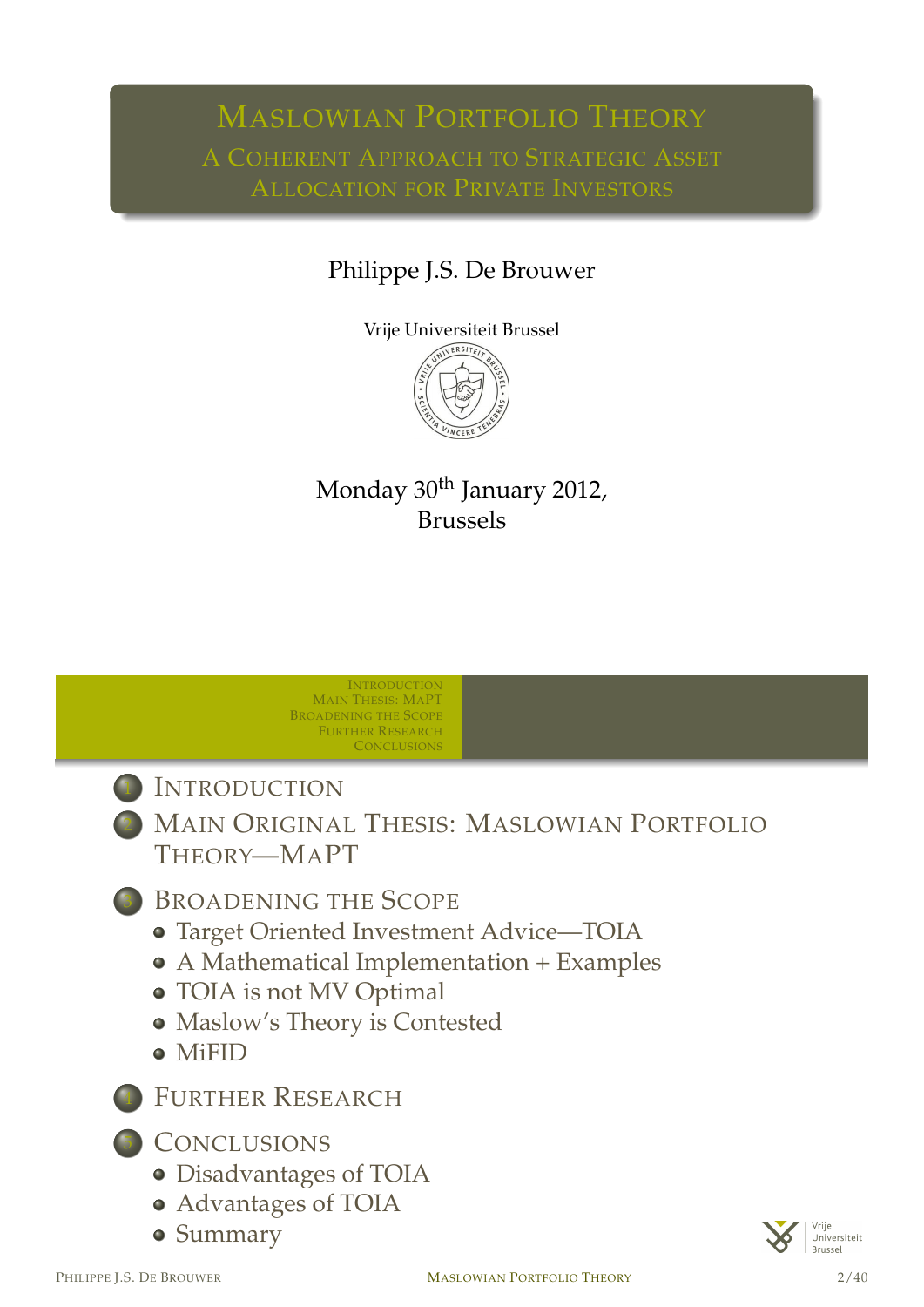### OUTLINE



### **INTRODUCTION**

MAIN ORIGINAL THESIS: MASLOWIAN PORTFOLIO THEORY—MAPT

- BROADENING THE SCOPE
	- Target Oriented Investment Advice—TOIA
	- A Mathematical Implementation + Examples
	- TOIA is not MV Optimal
	- Maslow's Theory is Contested
	- MiFID
- FURTHER RESEARCH
- **CONCLUSIONS** 
	- Disadvantages of TOIA
	- Advantages of TOIA
	- Summary

PHILIPPE I.S. DE BROUWER **MASLOWIAN PORTFOLIO THEORY** 3/40



**INTRODUCTION** MAIN THESIS: MAPT BROADENING THE SCOPE FURTHER RESEARCH **CONCLUSIONS** 

EXISTING THEORIES

*[Normative](#page-14-0) Theories* /*All Investments in One Portfolio*

[e.g. Mean-Variance \(Mar](#page-2-0)kowitz 1952a)

*[Descr](#page-11-0)[ip](#page-12-0)[tive Theories](#page-18-0)* /*Many Sub* − *Portfolios*

[e.g. Behav](#page-13-0)ioural Portfolio Theory (Shefrin and Statman 2000)

<span id="page-1-0"></span>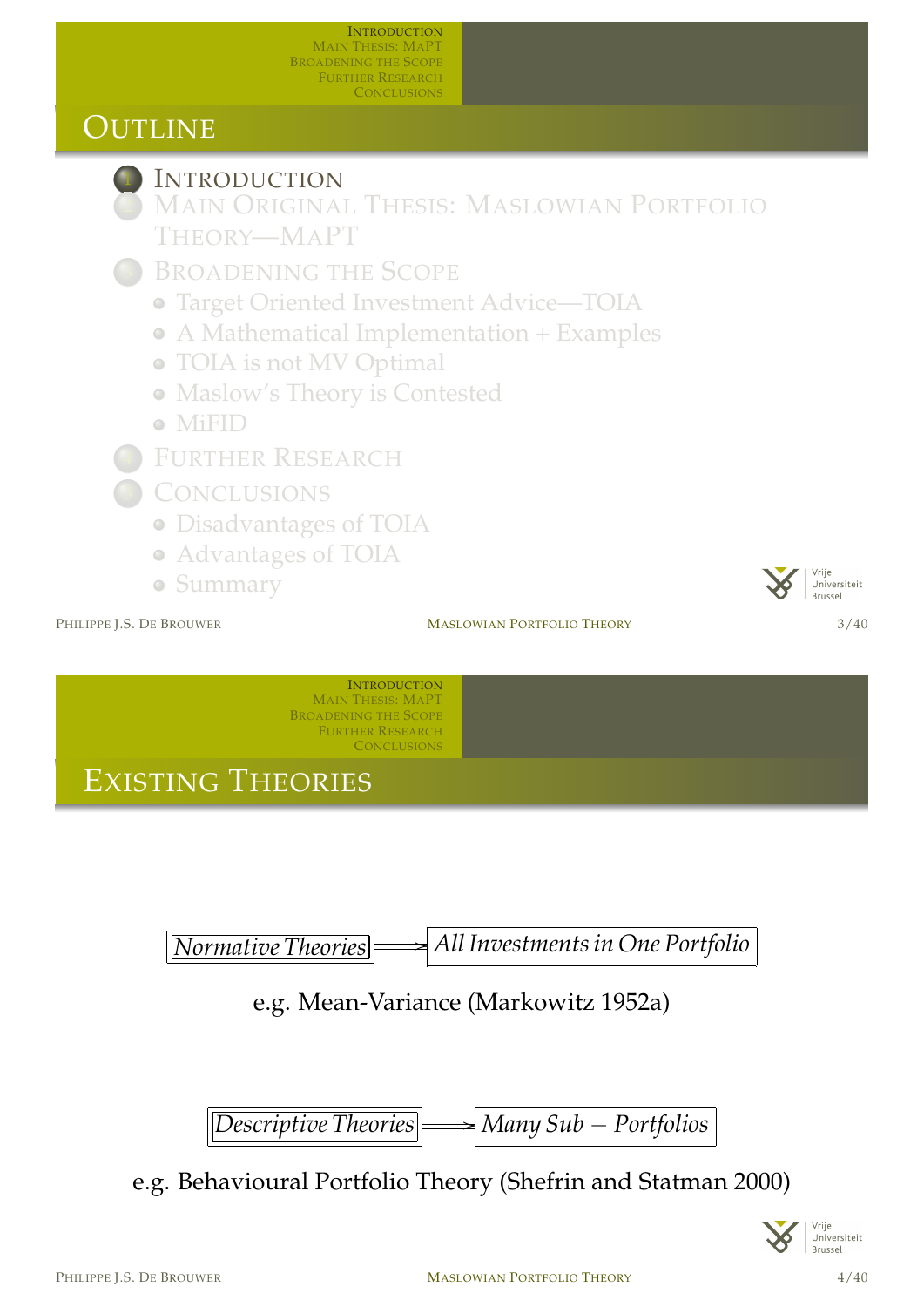MISSING . . .

People making choices based on the normative theories

 $\ldots$  OR  $\ldots$ 

### Normative theories that allow for portfolio segmentation (mental accounts)



PHILIPPE I.S. DE BROUWER **MASLOWIAN PORTFOLIO THEORY** 5/40

INTRODUCTION MAIN THESIS: MAPT BROADENING THE SCOPE FURTHER RESEARCH **CONCLUSIONS** 

### **OUTLINE**



**INTRODUCTION MAIN ORIGINAL THESIS: MASLOWIAN PORTFOLIO** T[HEORY](#page-1-0)—MAPT

- B[ROADENI](#page-13-0)NG THE SCOPE
	- Target Oriented Investment Advice—TOIA
	- [A M](#page-1-0)athematical Implementation + Examples
	- [TOIA is not MV Optimal](#page-2-0)
	- [Maslow's](#page-4-0) Theory is Contested
	- [MiFID](#page-5-0)
- **F[URTHER](#page-11-0) R[ESEARCH](#page-7-0)**
- **C[ONCLUSION](#page-12-0)S** 
	- [Disadv](#page-13-0)antages of TOIA
	- [A](#page-14-0)dvantages of TOIA
	- [Summar](#page-14-0)y

<span id="page-2-0"></span>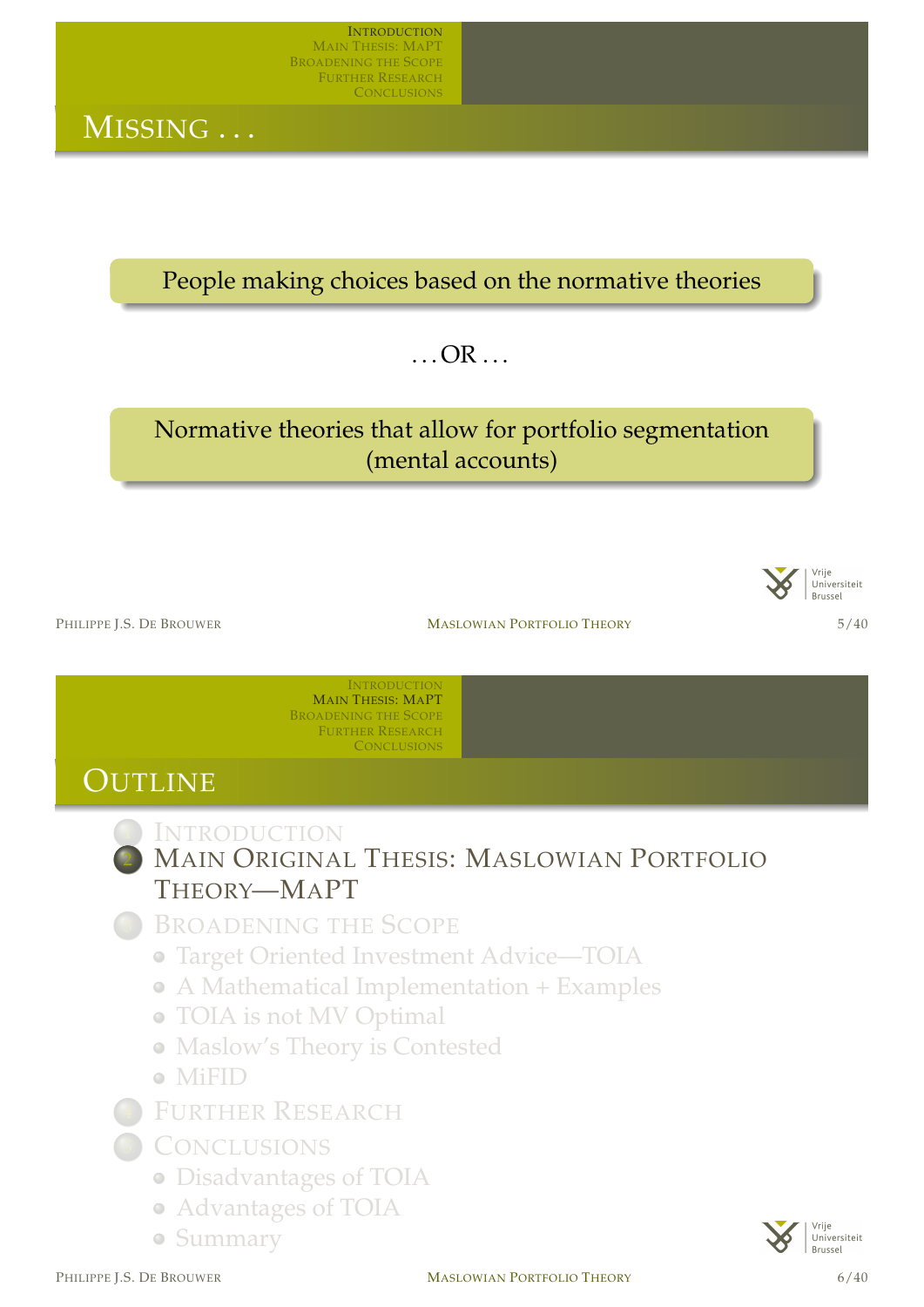### MASLOWIAN PORTFOLIO THEORY – MAPT THE IDEA

CORE IDEA

Investments serve a purpose in life. The life-goals are the purpose of the investments, and money is only a means to attain a life-goal, it is not a goal in itself.



PHILIPPE I.S. DE BROUWER **MASLOWIAN PORTFOLIO THEORY** 7/40

**INTRODUCTION** MAIN THESIS: MAPT BROADENING THE SCOPE FURTHER RESEARCH **CONCLUSIONS** 

### MASLOWIAN PORTFOLIO THEORY (MAPT) THE INVESTMENT PORTFOLIO

| <b>Human Needs</b>         | Investments/MaPT              |
|----------------------------|-------------------------------|
| <b>Physiological Needs</b> | liquid/cash                   |
| <b>Safety Needs</b>        | insurance, retirement savings |
| <b>Love Needs</b>          | mixed portfolios for projects |
| <b>Esteem Needs</b>        | mixed portfolios for projects |
| <b>Self Actualization</b>  | broker account(?)             |

TABLE 1: Maslowian Portfolio Theory.

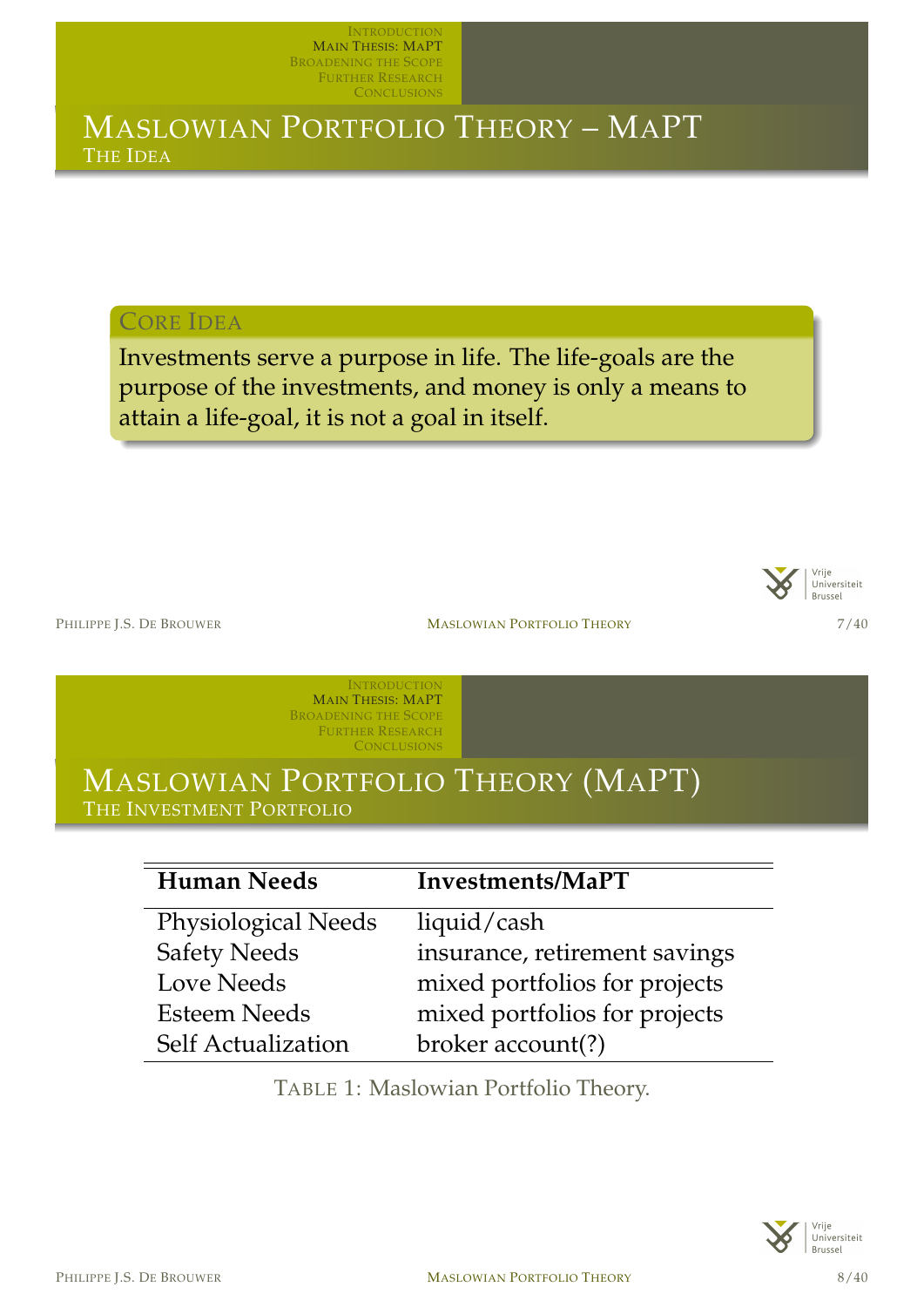A MATHEMATICAL IMPLEMENTATION + EXAMPLES TOIA IS NOT MV OPTIMAL MASLOW'S THEORY IS CONTESTED MIFID

### OUTLINE



**INTRODUCTION MAIN ORIGINAL THESIS: MASLOWIAN PORTFOLIO** THEORY—MAPT

### BROADENING THE SCOPE

- Target Oriented Investment Advice—TOIA
- A Mathematical Implementation + Examples
- TOIA is not MV Optimal
- Maslow's Theory is Contested
- MiFID
- FURTHER RESEARCH
- **CONCLUSIONS** 
	- Disadvantages of TOIA
	- Advantages of TOIA
	- Summary

#### Vrije Universiteit Brussel

#### PHILIPPE I.S. DE BROUWER **MASLOWIAN PORTFOLIO THEORY** 9/40



INTRODUCTION MAIN THESIS: MAPT BROADENING THE SCOPE FURTHER RESEARCH **CONCLUSIONS** 

TARGET ORIENTED INVESTMENT ADVICE—TOIA TOIA IS NOT MV OPTIMAL MASLOW'S THEORY IS CONTESTED MIFID

### FURTHER SCOPE POSSIBLE AND NECESSARY

OPENING THE BOX OF PANDORA . . .



<span id="page-4-0"></span> $\overline{a}$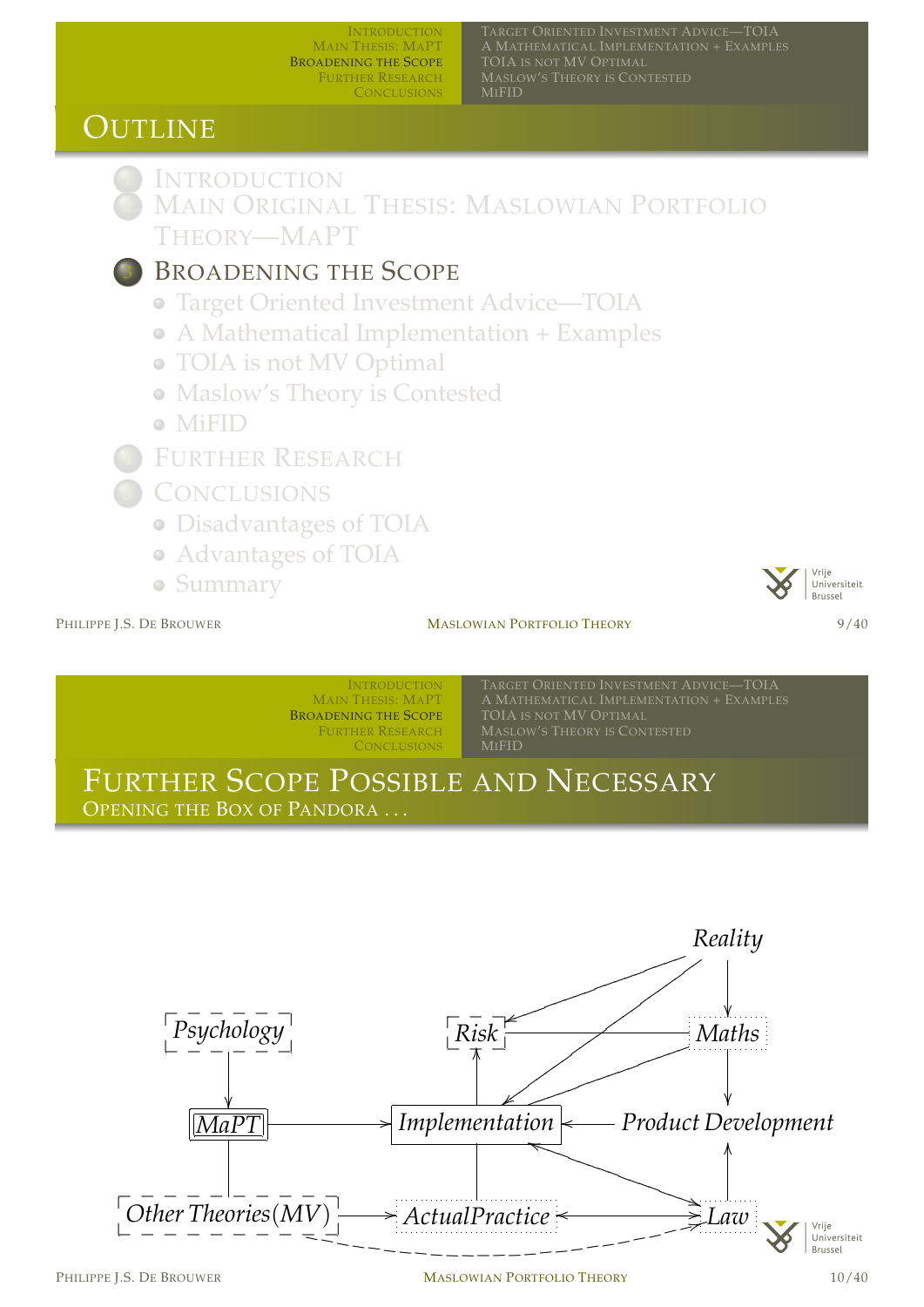TARGET ORIENTED INVESTMENT ADVICE—TOIA TOIA IS NOT MV OPTIMAL MASLOW'S THEORY IS CONTESTED MIFID

WHERE TO FOCUS? A FEW MODEST STEPS ARE TAKEN

- Problem formulation by F. Van den Spiegel in 2000
- Refereed Publications:
	- investment horizon is relevant: (De Brouwer and Van den Spiegel 2001)
	- analogy (first ideas): (De Brouwer 2006)
	- MaPT: (De Brouwer 2009)
	- TOIA: (De Brouwer 2011)



PHILIPPE I.S. DE BROUWER **MASLOWIAN PORTFOLIO THEORY** 11/40





FIGURE 1: [Milestones](#page-17-2) [f](#page-17-2)or the formulation of TOIA.

<span id="page-5-0"></span>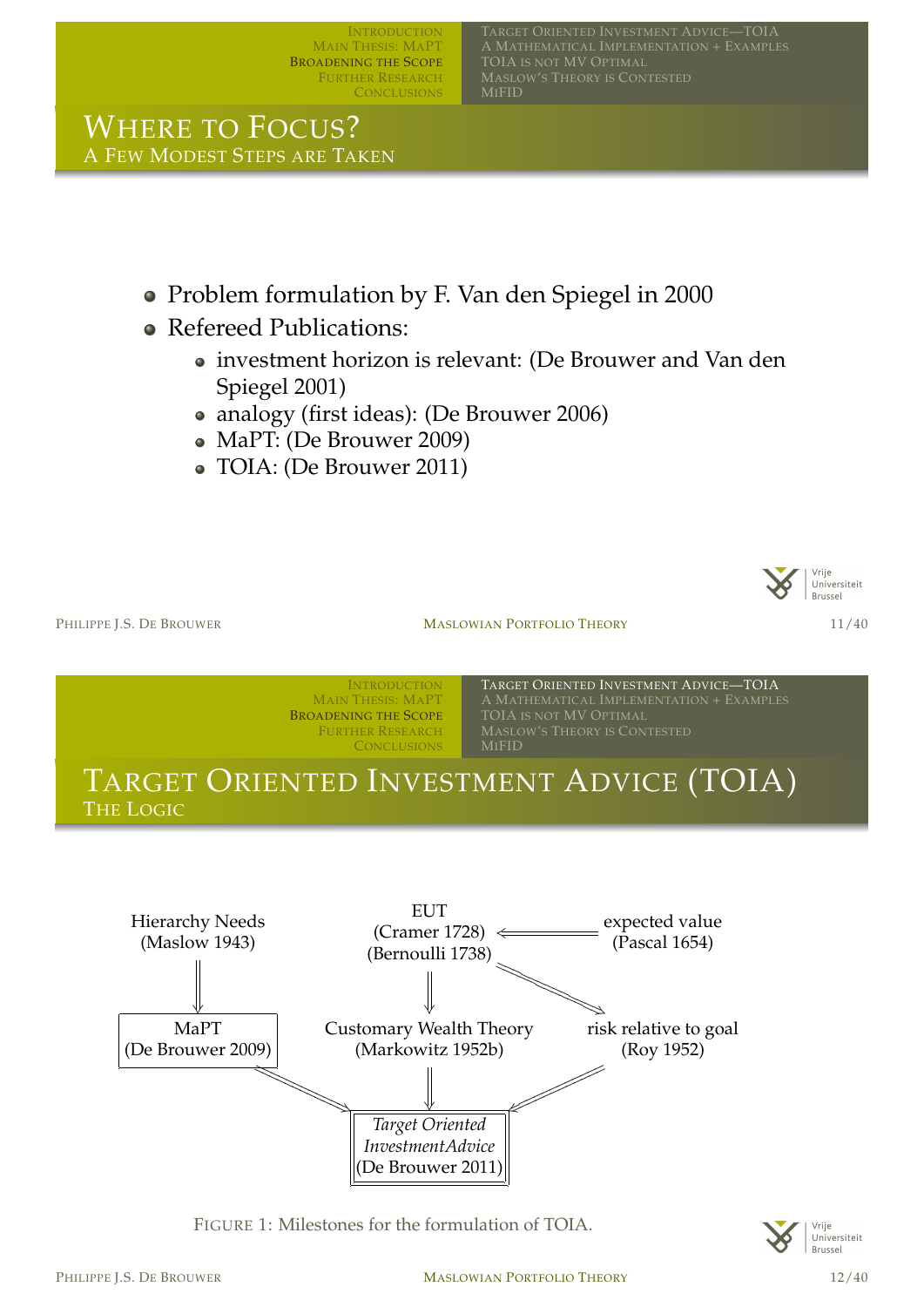TARGET ORIENTED INVESTMENT ADVICE—TOIA A MATHEMATICAL IMPLEMENTATION + EXAMPLES TOIA IS NOT MV OPTIMAL MASLOW'S THEORY IS CONTESTED

### THE STEPS WITHIN TOIA (I)



FIGURE 2: A scheme to fill in the need levels.



PHILIPPE I.S. DE BROUWER **MASLOWIAN PORTFOLIO THEORY** 13/40





FIGURE 3: The basic scheme to get a set of realistic investment projects in appropriate proportions. The important "Define Projects" segment is Figure 2.

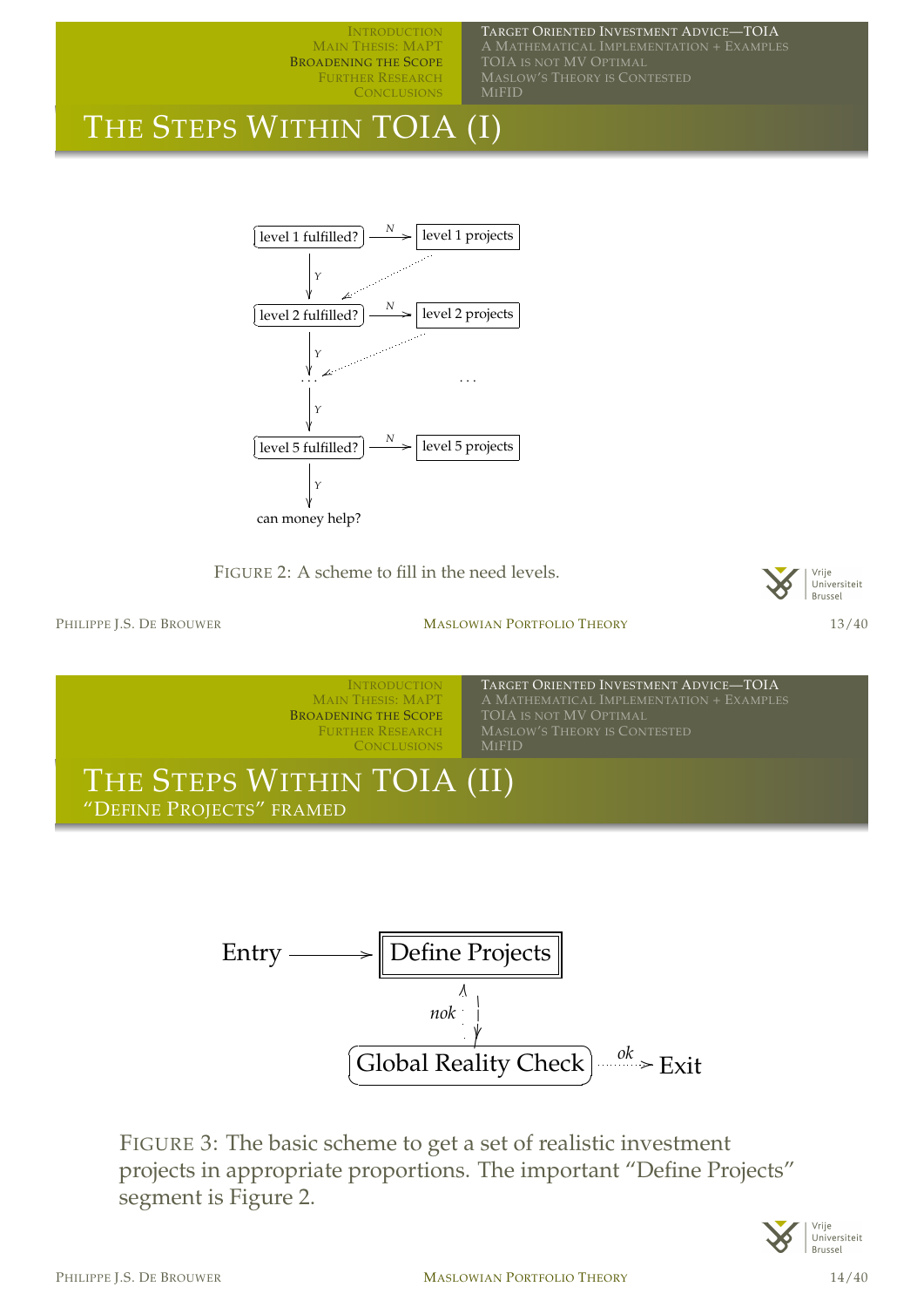

FIGURE 5: Interpretation of ES, VaR and  $\sigma$ .

 $-400 - 300$ 



VaR

 $^{\circ}1$ 

**ES** 

 $-3$ 

 $\,0\,$  $\,$  1  $\overline{2}$   $\overline{\mathbf{3}}$ 

PHILIPPE J.S. DE BROUWER **MASLOWIAN PORTFOLIO THEORY** 16/40

<span id="page-7-0"></span>۰ES

VaR

 $\mathbf{1}$  $\overline{2}$  $\overline{\mathbf{3}}$ 

 $^{\circ}1$  $\,$  0  $\,$ 

 $-2$ 

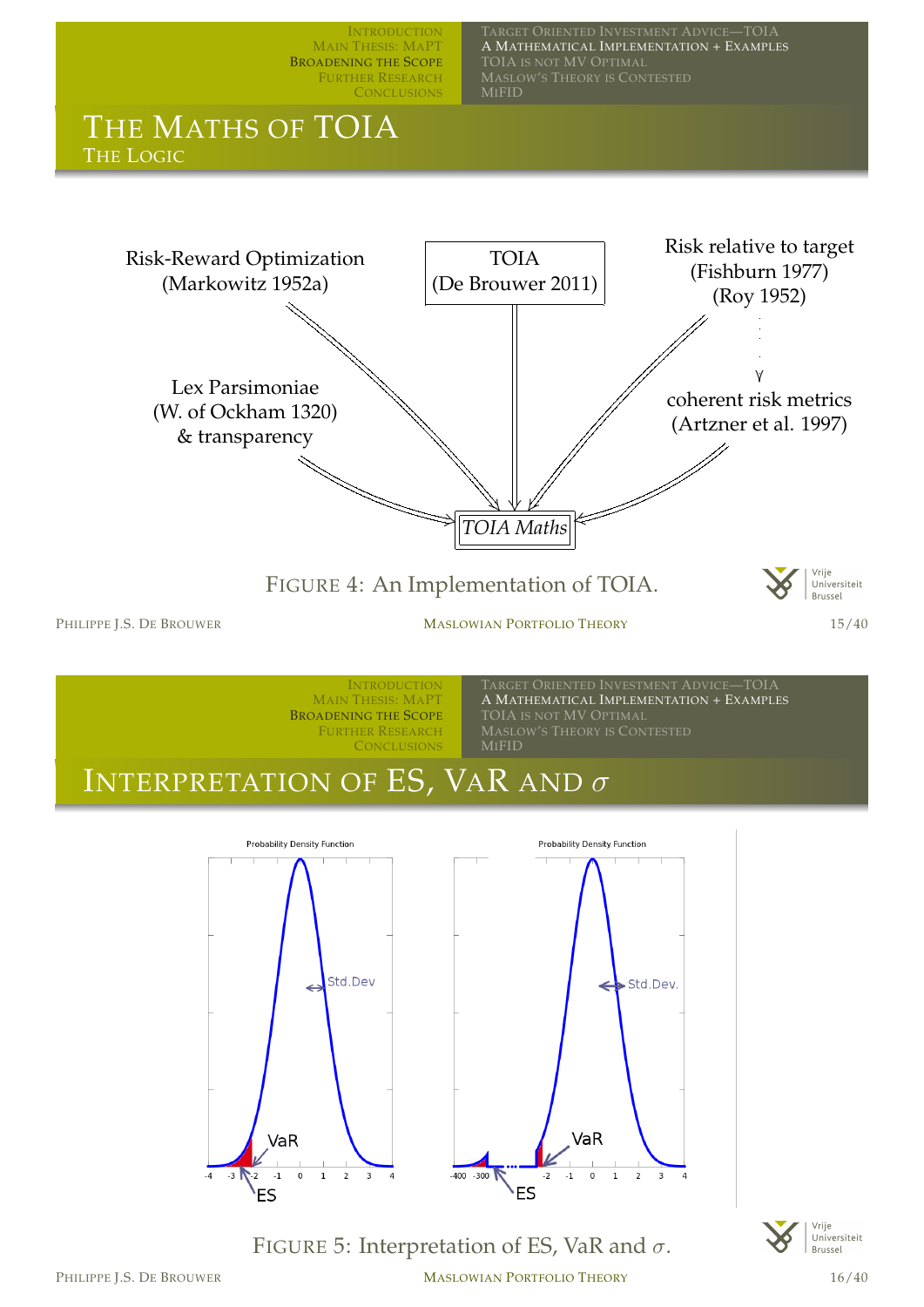TARGET ORIENTED INVESTMENT ADVICE—TOIA A MATHEMATICAL IMPLEMENTATION + EXAMPLES TOIA IS NOT MV OPTIMAL MASLOW'S THEORY IS CONTESTED

### EXAMPLE 1 THE MECHANICS OF A RISK-REWARD METHOD



PHILIPPE J.S. DE BROUWER FIGURE 6: Portfolios in the risk/reward plane.<br>
17/40







Vrije<br>Universiteit Brussel

FIGURE 7: Recommended portfolios in function of ES.<br><sup>18/40</sup> PHILIPPE J.S. DE BROUWER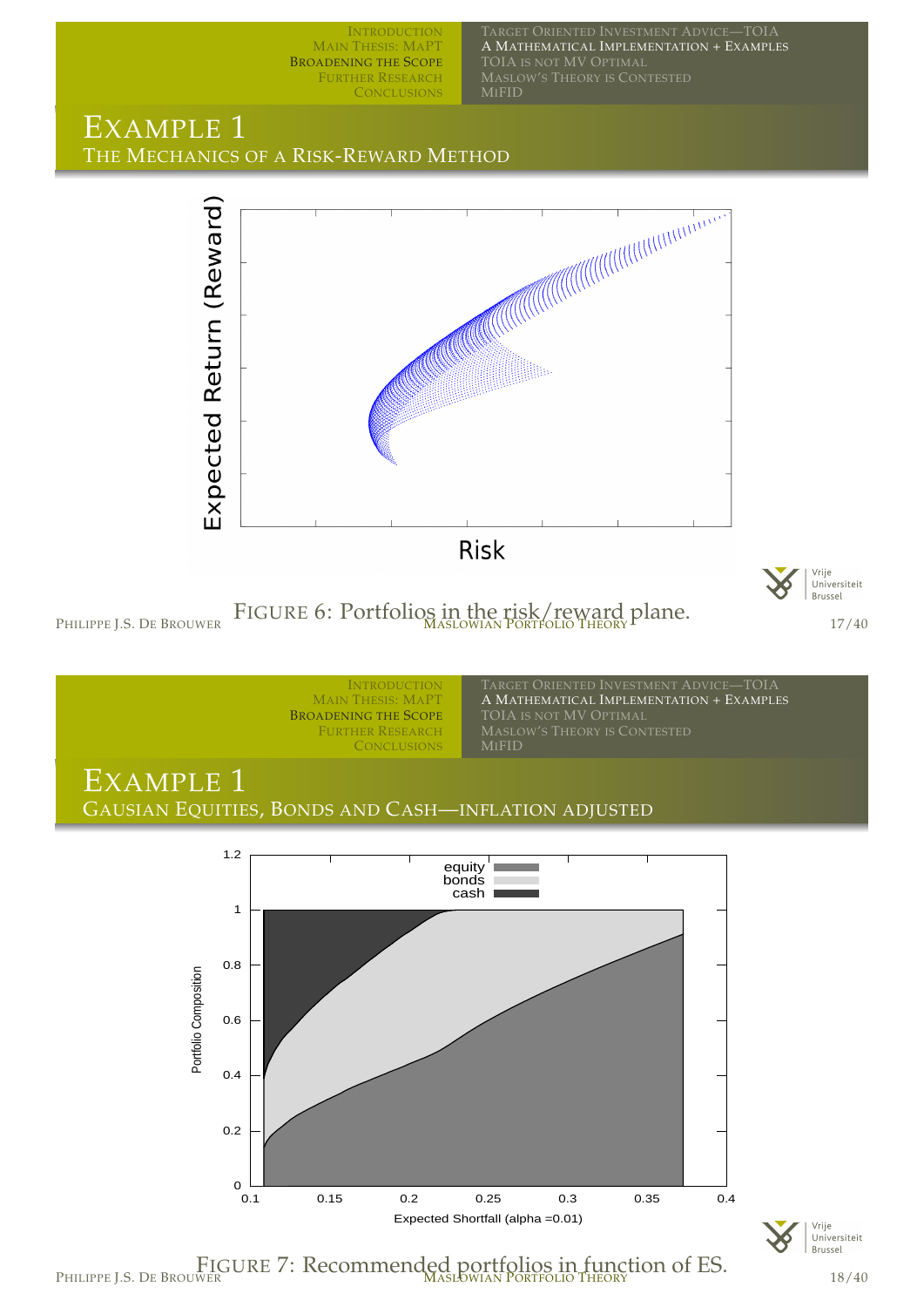A MATHEMATICAL IMPLEMENTATION + EXAMPLES TOIA IS NOT MV OPTIMAL MASLOW'S THEORY IS CONTESTED MIFID

### EXAMPLE 2: NON-GAUSSIAN ASSETS



Vrije FIGURE 8: The pdfs in the example (the y-axis for the structured fund vrije<br>Universiteit<br>Brussel  $P_{HILIPPE}$  is truncated—this fund is a long call plus a deposit).  $P_{HILIPPE}$  is the BROCAL  $P_{HILIPPE}$ 



FIGURE 9: The min-VAR and min-ES portfolios compared.

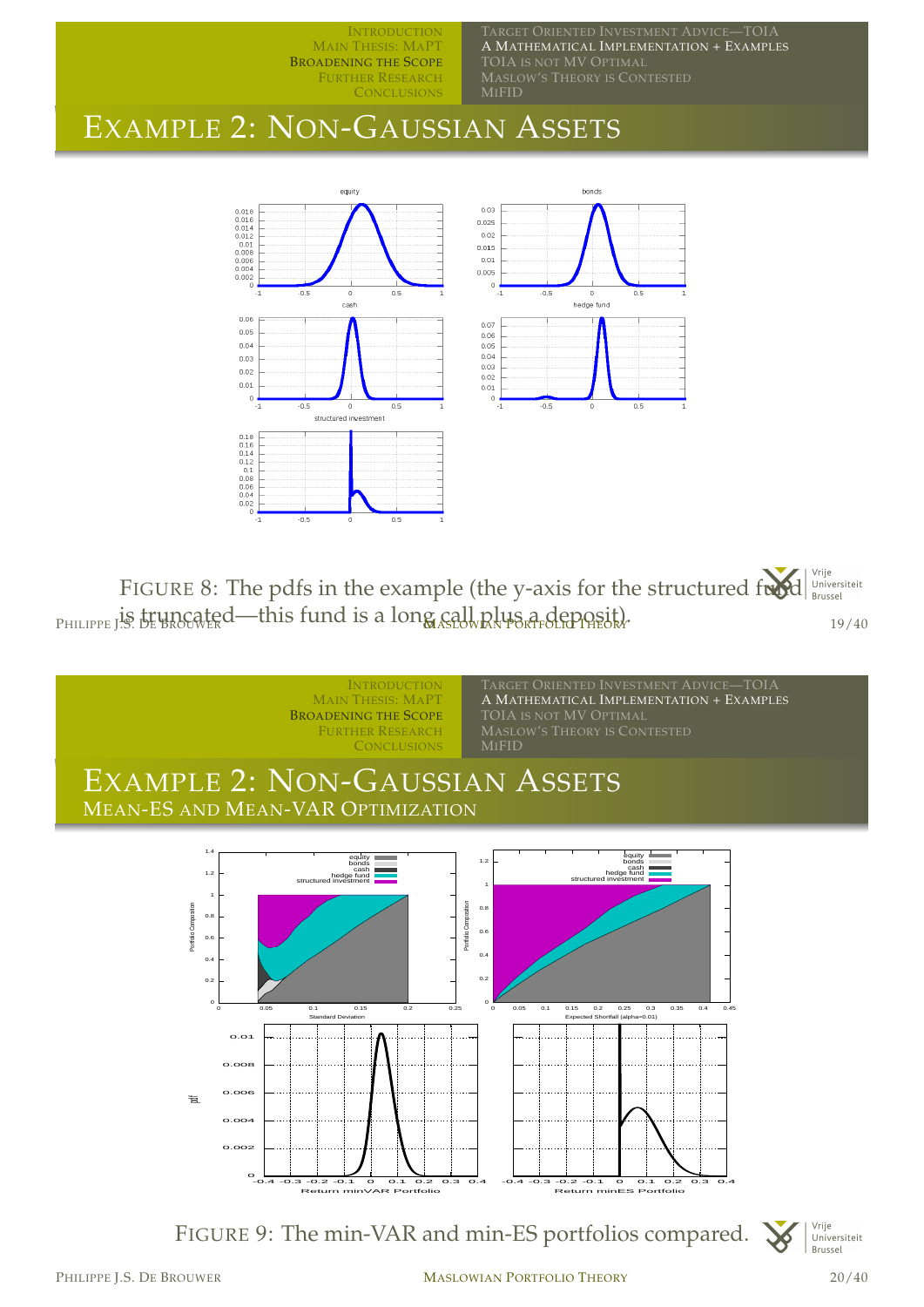TARGET ORIENTED INVESTMENT ADVICE—TOIA A MATHEMATICAL IMPLEMENTATION + EXAMPLES TOIA IS NOT MV OPTIMAL MASLOW'S THEORY IS CONTESTED MIFID

### EXAMPLE 3: A COMPLEX EXAMPLE

| Goal                                                    | $\tau$                            | <b>CF</b>    | $V_0$                                       | $\alpha$ | $ES_{max}$ |
|---------------------------------------------------------|-----------------------------------|--------------|---------------------------------------------|----------|------------|
| school                                                  | $\epsilon$ 100,000 1 $\epsilon$ 0 |              | € 100,000 0.01 10% of $\tau$                |          |            |
| yacht                                                   |                                   |              | € 120,000 5 € 0 € 100,000 0.1 20% of $\tau$ |          |            |
| retirement € 200,000 10 € 10,000 € 100,000 0.01 minimal |                                   |              |                                             |          |            |
| extra                                                   | € 50,000 10                       | $\epsilon$ 0 | € 50,000                                    | 0.05     | € 5,000    |

TABLE 2: The investment parameters for in Example 3. The investor wants to invest  $V_0$  (plus annually *CF*) and wants it to grow to  $\tau$  in *T* years, the expectation of the average of the  $\alpha$ 100% worst outcomes is to be limited to *ESmax*.



PHILIPPE L.S. DE BROUWER **MASLOWIAN PORTFOLIO THEORY** 21/40

INTRODUCTION MAIN THESIS: MAPT BROADENING THE SCOPE FURTHER RESEARCH **CONCLUSIONS** 

TARGET ORIENTED INVESTMENT ADVICE—TOIA A MATHEMATICAL IMPLEMENTATION + EXAMPLES TOIA IS NOT MV OPTIMAL MASLOW'S THEORY IS CONTESTED MIFID

### EXAMPLE 3: FEEDBACK TO INVESTOR

| Goal            | Equities | <b>Bonds</b> | Cash     | ES        | Feedback |
|-----------------|----------|--------------|----------|-----------|----------|
| school          | $12.8\%$ | $24.4\%$     | $62.8\%$ | $10.8\%$  | add      |
| yacht           | $100\%$  | $0\%$        | $0\%$    | 18%       | reduce   |
| retirement      | $21\%$   | 30%          | 49%      | € 3161.20 | ES       |
| extra           | 100%     | $0\%$        | $0\%$    | € 3836.07 | is less  |
| total portfolio | 50.46%   | $16.12\%$    | 33.42%   |           |          |

TABLE 3: An overview of the ES-optimal portfolio compositions, as well as their proportion of the total portfolio. In the last two columns one finds respectively the percentage of the sub-portfolio at  $t = 0$  (i.e. at the moment of writing the financial plan), and the Expected Shortfall as obtained after optimization.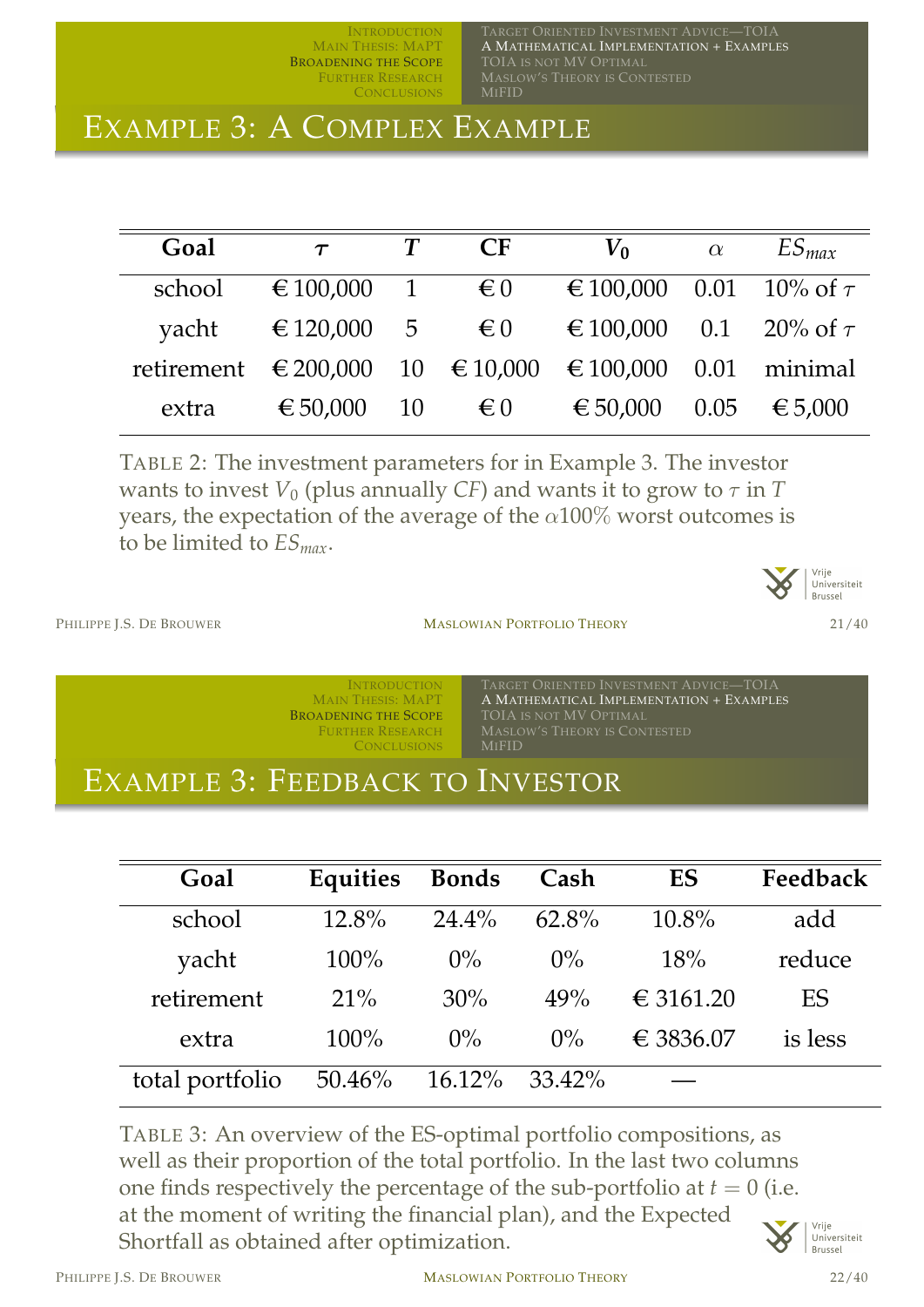

**INTRODUCTION** 

RGET ORIENTED INVESTMENT ADVICE—TOIA

FIGURE 10: An example with four target portfolios.  $\text{MASLOWIAN PORTFOLIO} \text{THEORY}$  23/40





- ES is coherent
- <sup>2</sup> Mental Accounting is Not Optimal
	- How to test? Which *T*?
	- If so: a small price to pay (as a premium for an additional insurance): reduces model risk, diversification in diversification, ring-fencing, framework that counteracts behavioural biases, etc.

<span id="page-11-0"></span>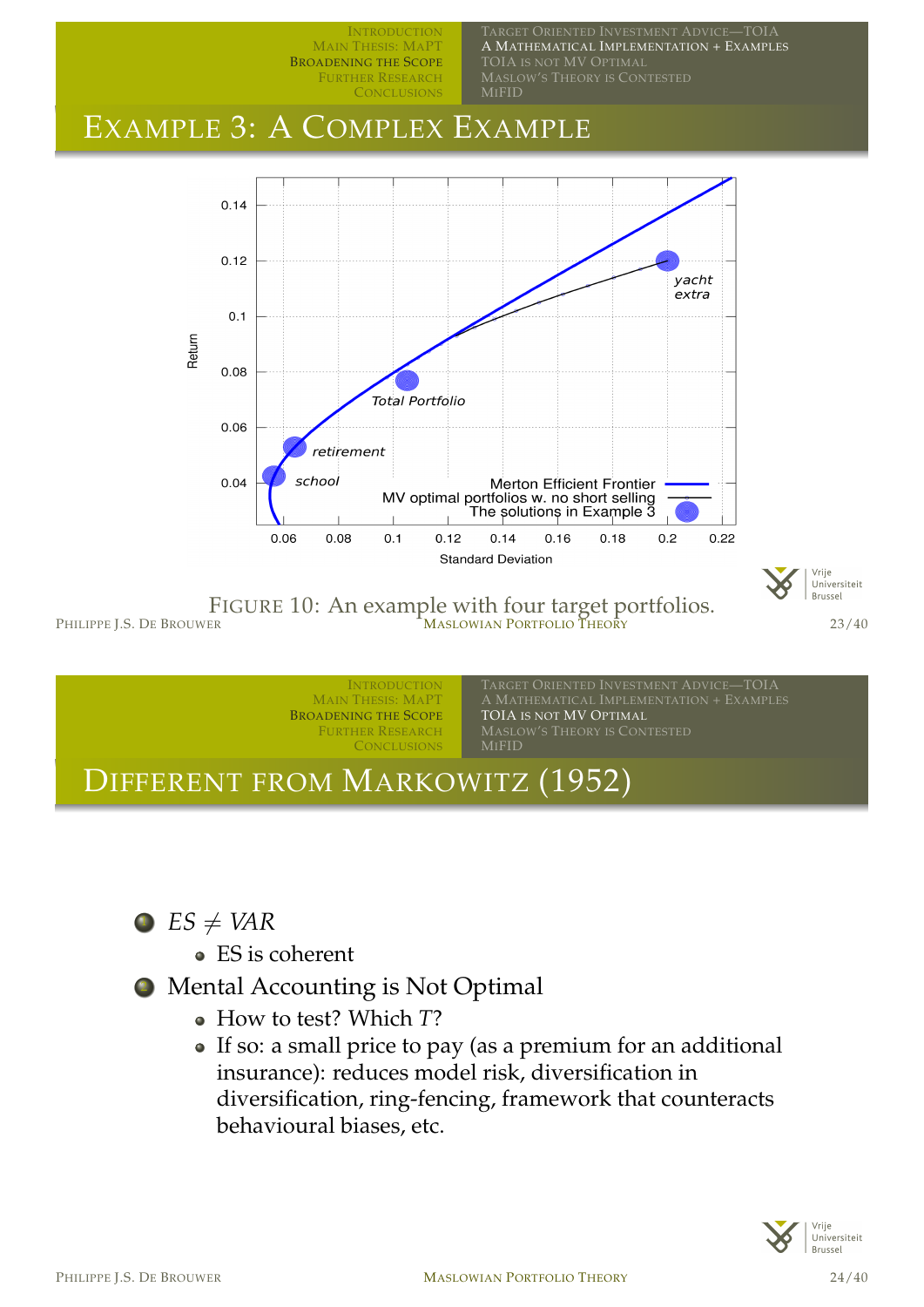A MATHEMATICAL IMPLEMENTATION + EXAMPLES TOIA IS NOT MV OPTIMAL MASLOW'S THEORY IS CONTESTED

### MASLOW'S THEORY IS CONTESTED

- **•** criticisms
	- nativism
	- hierarchy
	- B-needs do not emerge from a deprivation
	- lower needs are unworthy
	- Maslow mixes evolutionary function, developmental sequence and cognitive priority
	- self-actualization (might) not be a distinctive motive
- not contested
	- separate needs
	- framing in addressing needs

### Maslow is well known and well adapted to financial thinking.



#### PHILIPPE L.S. DE BROUWER **MASLOWIAN PORTFOLIO THEORY** 25/40

**INTRODUCTION** MAIN THESIS: MAPT BROADENING THE SCOPE FURTHER RESEARCH **CONCLUSIONS** 

TARGET ORIENTED INVESTMENT ADVICE—TOIA TOIA IS NOT MV OPTIMAL MASLOW'S THEORY IS CONTESTED MIFID

### THE SUITABILITY REQUIREMENT IN THE MARKETS IN FINANCIAL INSTRUMENTS DIRECTIVE (MIFID)

Rules for Know-Your-Customer: *suitability requirements* guide [the industry to](#page-1-0) a [one-risk-profile-per-inve](#page-5-0)stor approach based on a [questionn](#page-13-0)[aire](#page-12-0)

- 1 increases model risk (all in one portfolio)
- <sup>2</sup> soft-focus concept of "risk-tolerance" (not defined and changeable)
- $\bullet$  empowers emotions to become decisive  $\Rightarrow$  stimulates bubbles and crashes
- **little understanding of the investor's targets**
- $\bullet$  questionnaire = the worst MCDM to find something that does little matter and use it as the only parameter for the only decision, and map this arbitrary parameter in arbitrarily to an arbitrary set of investments.

<span id="page-12-0"></span>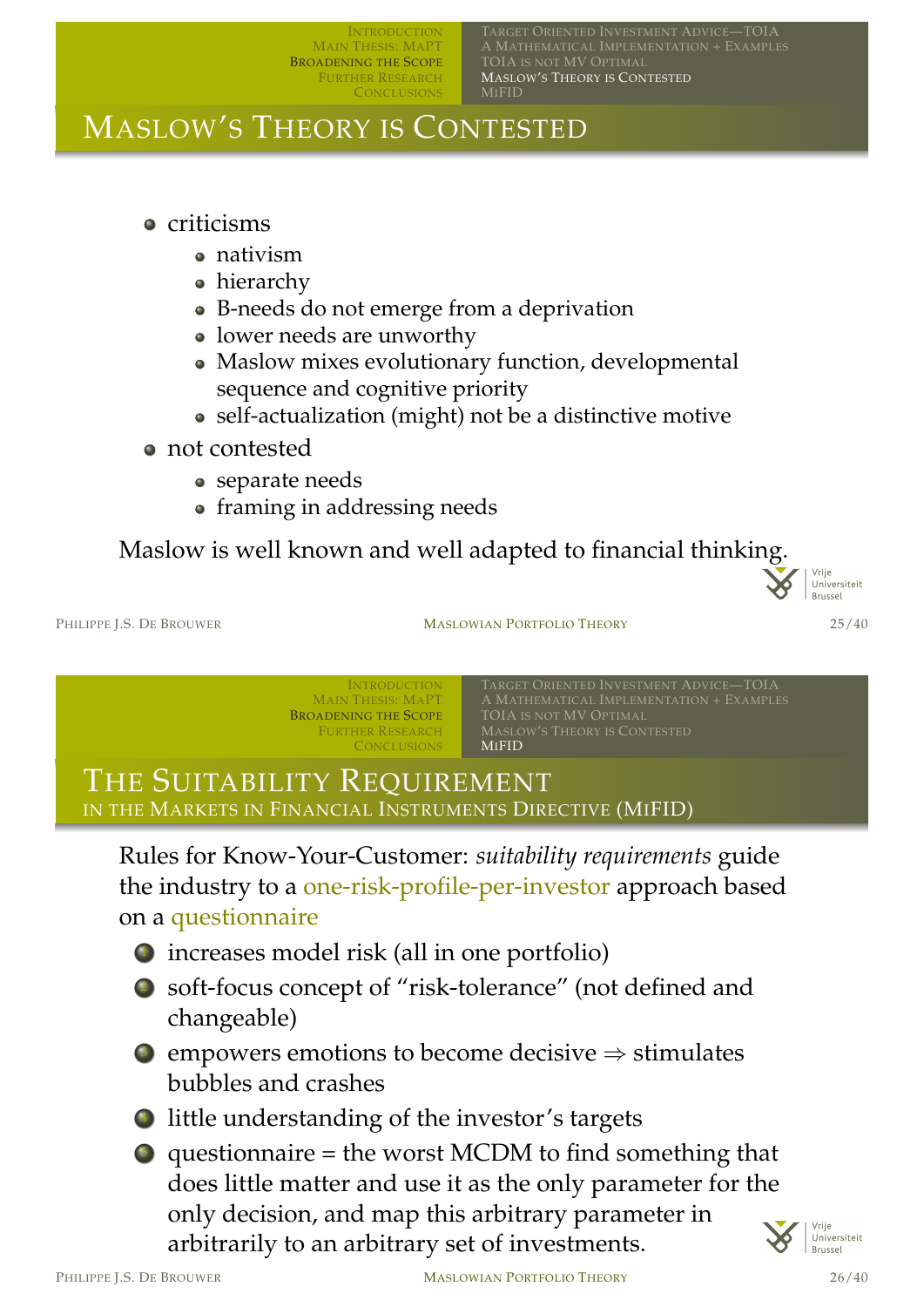### OUTLINE

**INTRODUCTION** 

- MAIN ORIGINAL THESIS: MASLOWIAN PORTFOLIO THEORY—MAPT
- BROADENING THE SCOPE
	- Target Oriented Investment Advice—TOIA
	- A Mathematical Implementation + Examples
	- TOIA is not MV Optimal
	- Maslow's Theory is Contested
	- MiFID



<sup>5</sup> CONCLUSIONS

- Disadvantages of TOIA
- Advantages of TOIA
- Summary

PHILIPPE I.S. DE BROUWER **MASLOWIAN PORTFOLIO THEORY** 27/40



INTRODUCTION MAIN THESIS: MAPT BROADENING THE SCOPE FURTHER RESEARCH **CONCLUSIONS** 

FURTHER RESEARCH

- <sup>1</sup> [efficient inv](#page-14-0)estment strategies (ongoing at e.g. VUB)
- <sup>2</sup> commercial wrapping (how to avoid incomplete cover of [needs\)](#page-2-0)
- **3** [imp](#page-2-0)[lication](#page-4-0)s on product development
- $\bullet$  [alternatives for TOIA,](#page-5-0) robustness of TOIA, ...
- <sup>5</sup> [. . .](#page-11-0)

<span id="page-13-0"></span>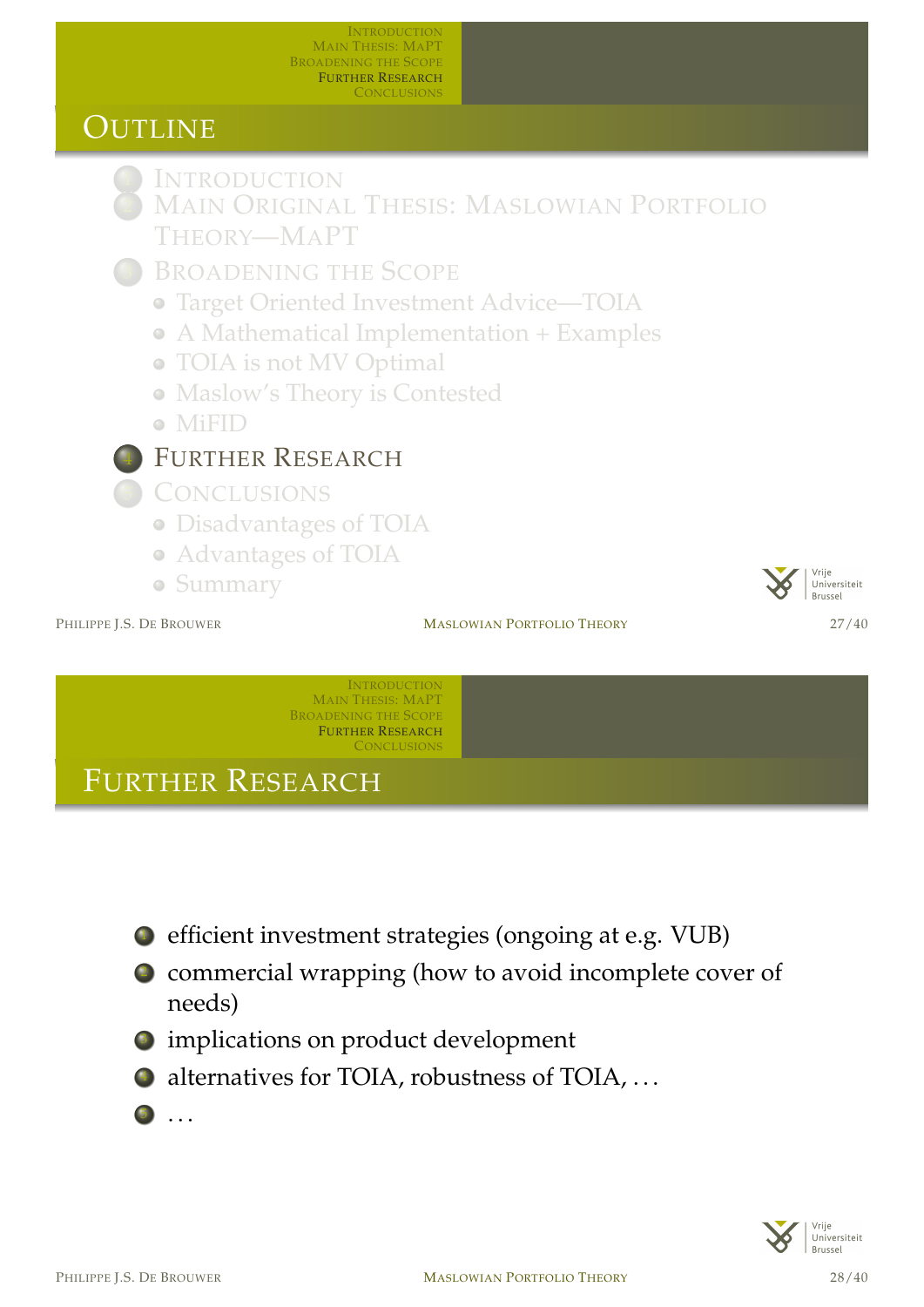ADVANTAGES OF TOIA

### **OUTLINE**

**INTRODUCTION** 

- MAIN ORIGINAL THESIS: MASLOWIAN PORTFOLIO THEORY—MAPT
- BROADENING THE SCOPE
	- Target Oriented Investment Advice—TOIA
	- A Mathematical Implementation + Examples
	- TOIA is not MV Optimal
	- Maslow's Theory is Contested
	- MiFID
- FURTHER RESEARCH

### **CONCLUSIONS**

- Disadvantages of TOIA
- Advantages of TOIA
- Summary



#### PHILIPPE I.S. DE BROUWER **MASLOWIAN PORTFOLIO THEORY** 29/40

INTRODUCTION MAIN THESIS: MAPT BROADENING THE SCOPE FURTHER RESEARCH **CONCLUSIONS** 

DISADVANTAGES OF TOIA ADVANTAGES OF TOIA

### DISADVANTAGES OF TOIA

<sup>1</sup> [portfolios a](#page-1-0)re not necessarily MV-optimal

- <sup>1</sup> [becaus](#page-4-0)e of **[mental](#page-14-0)[accounting](#page-14-0)** . . . however in a *very* abstract [way \(m](#page-14-0)[ultiple horizons in MaPT/TO](#page-15-0)IA!)
- <sup>2</sup> **ES used in stead of VAR** . . . however this is much more logical, coherent and intuitive
- <sup>2</sup> **[time consuming](#page-2-0)** for advisers
- <sup>3</sup> **[computing](#page-4-0) time intensive** to optimize portfolios
- <sup>4</sup> **[if applied, should be co](#page-7-0)mplete** *all* needs should be [covered \(](#page-11-0)[facil](#page-12-0)itated by Maslow's framework)
- <sup>5</sup> More research is needed (e.g. efficient investment [strategi](#page-13-0)es)

<span id="page-14-0"></span>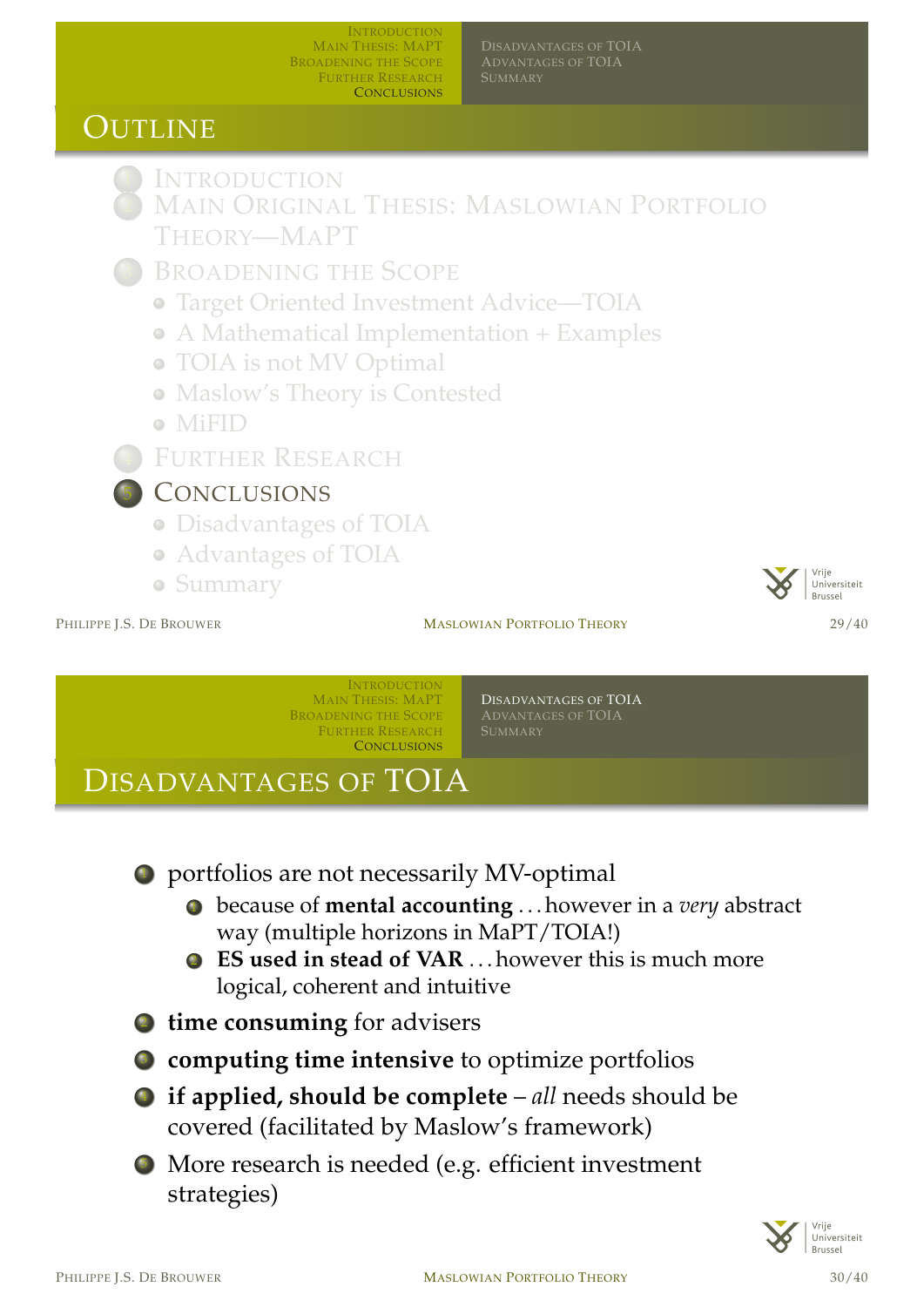ADVANTAGES OF TOIA

### ADVANTAGES OF TOIA



Universiteit Brussel

#### PHILIPPE J.S. DE BROUWER **MASLOWIAN PORTFOLIO THEORY** 31/40

**INTRODUCTION** MAIN THESIS: MAPT BROADENING THE SCOPE FURTHER RESEARCH **CONCLUSIONS** 

ADVANTAGES OF TOIA **SUMMARY** 

### **CONCLUSIONS**

- MaPT **puts investing in a frame: the frame of life**! [Investmen](#page-1-0)[ts are a subordinated aspec](#page-14-0)t of life and are no [target](#page-4-0)[in](#page-4-0)[th](#page-4-0)[eir own right](#page-15-0)
- $\bullet$  [MaPT](#page-14-0) [is](#page-14-0) [.](#page-14-0)..
	- **valid**
	- **normative**
	- **coherent**

diversification)

- **applicable in practice** (TOIA)
- MaPT and its implementation TOIA have distinctive advantages: they
	- **answer to real needs**
	- create a **natural language** in communication with investors
	- are a rational approach **to mitigate some behavioural biases**, while other biases are used to help the investor  $\mathbf{\times}$

<span id="page-15-0"></span>Vrije Universiteit Brussel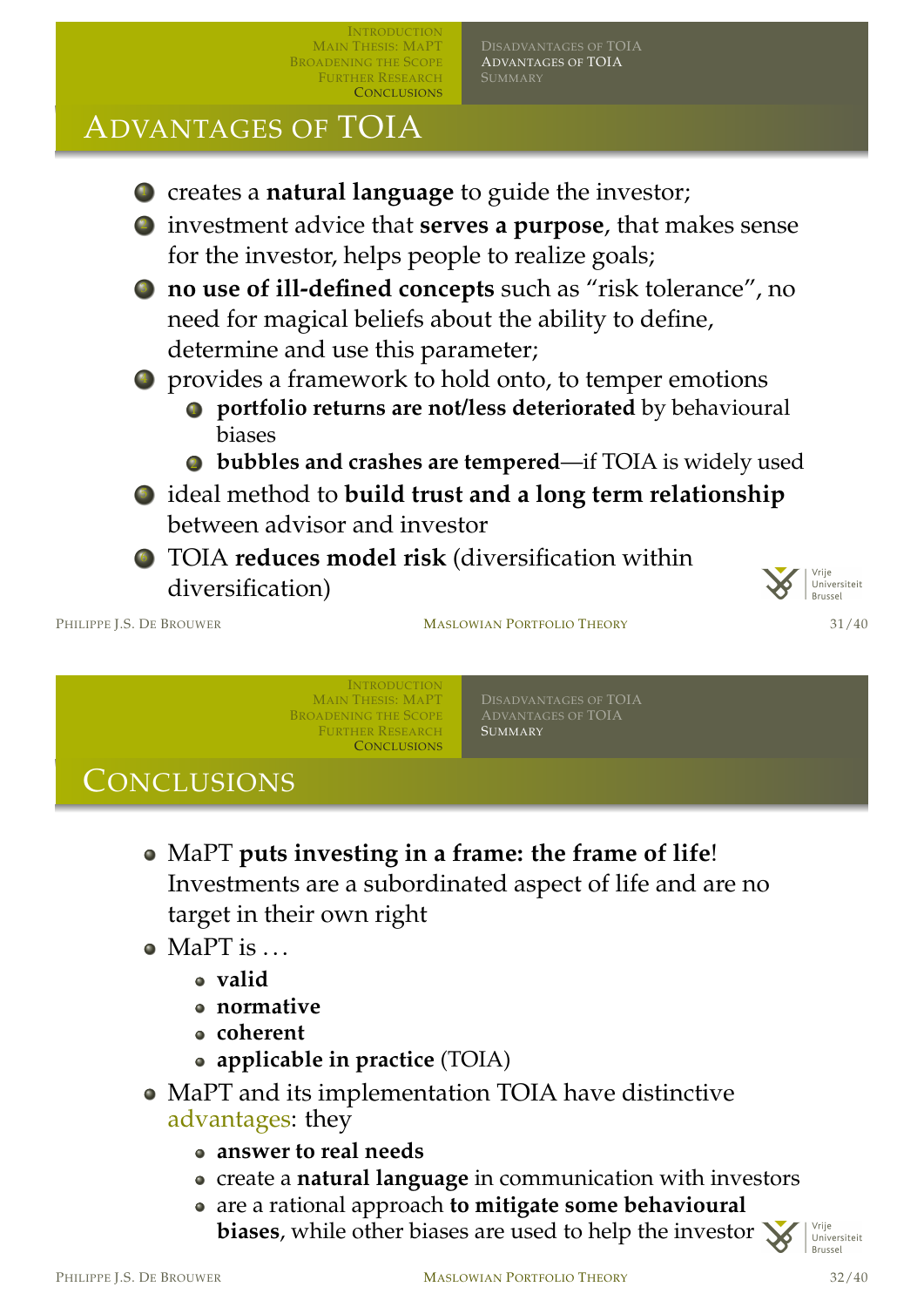**SUMMARY** 

### THANKS FOR YOUR ATTENTION!

AND BIG THANKS TO PROMOTOR, COMISSION AND JURY FOR THIS GREAT LEARNING EXPERIENCE!

Philippe welcomes communication at philippe@de-brouwer.com



PHILIPPE I.S. DE BROUWER **MASLOWIAN PORTFOLIO THEORY** 33/40



BIBLIOGRAPHY REFERENCES **NOMENCLATURE** 

## BACK-MATTER

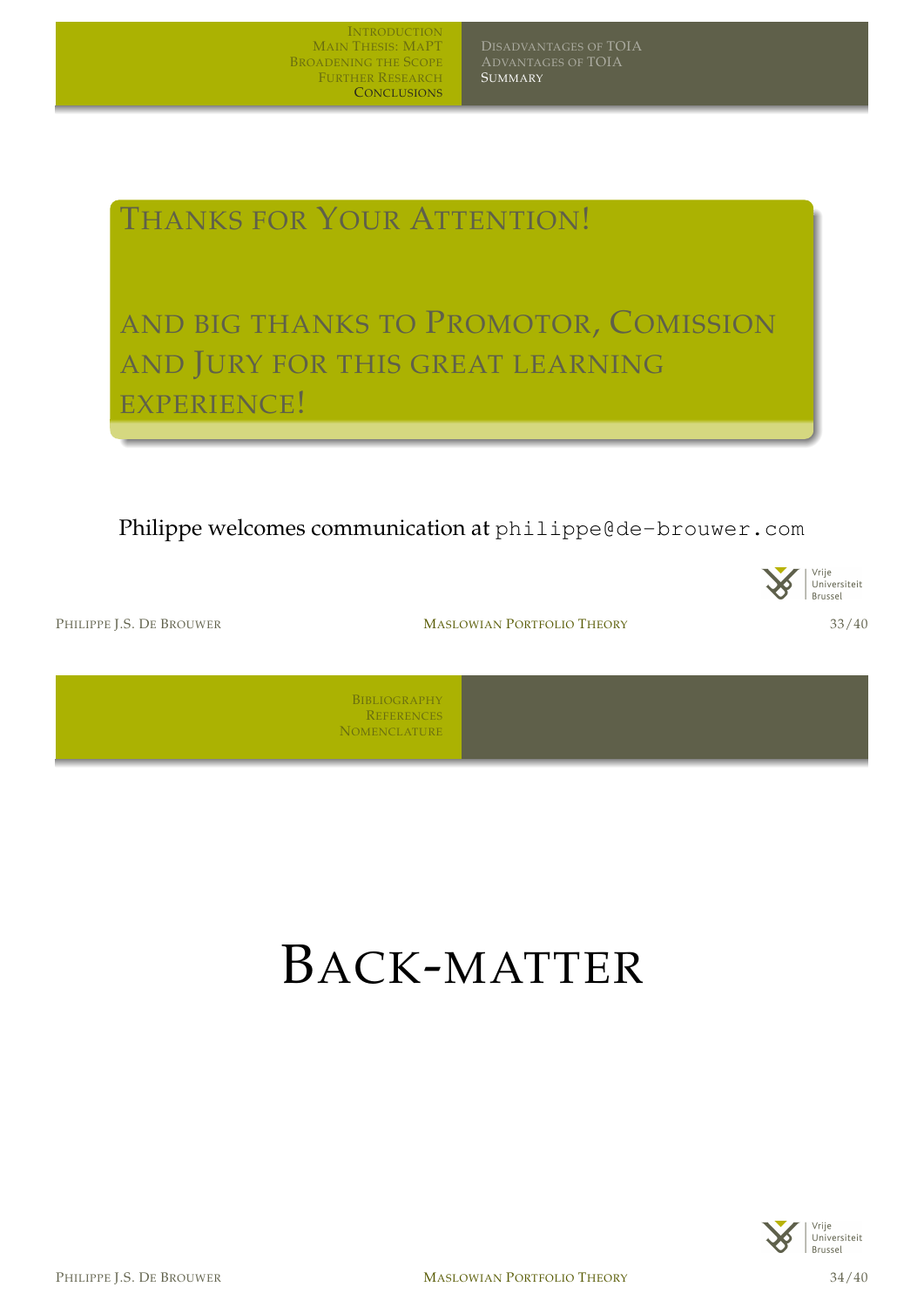**BIBLIOGRAPHY REFERENCES NOMENCLATURE** 

### **OUTLINE**

**BIBLIOGRAPHY** 



Vrije Universiteit Brussel

PHILIPPE I.S. DE BROUWER **MASLOWIAN PORTFOLIO THEORY** 35/40

BIBLIOGRAPHY **REFERENCES NOMENCLATURE** 

### BIBLIOGRAPHY I

Artzner, P., F. Delbaen, J.-M. Eber, and D. Heath (1997). Thinking coherently. *Risk 10*[\(11\), 68–71.](#page-17-3)

[Bernoulli, D. \(1738\).](#page-19-0) Specimen theoriae novae de mensura sortis. *Comentarii Academiae Scientiarum Imperialis Petropolitanae Tomus V*, 175–192.

Cramer, G. (1728). solution to the st petersburg paradox. in a correspondence letter to Johann Bernoulli, cited by (Bernoulli 1738).

<span id="page-17-1"></span>De Brouwer, P. J. S. (2006).

Behavioural finance and decission making in financial markets. [In W. Milo](#page-17-3) and P. Wdowinski (Eds.), *Financial Markets, Principles of Modeling Forecasting and Decission-Making*, Łódź, Poland, pp. 24–44. Łódź University Press.

<span id="page-17-0"></span>De Brouwer, P. J. S. (200[9,](#page-17-1) [Feb\).](#page-17-1)

[Maslowian p](#page-19-0)ortfolio theory: An alternative formulation of the behavioural portfolio theory. *Journal of Asset Management 9*(6), 359–365.

<span id="page-17-2"></span>De Brouwer, P. J. S. (2011, Jun). Target-oriented investment advice. *Journal of Asset Management*.

<span id="page-17-3"></span>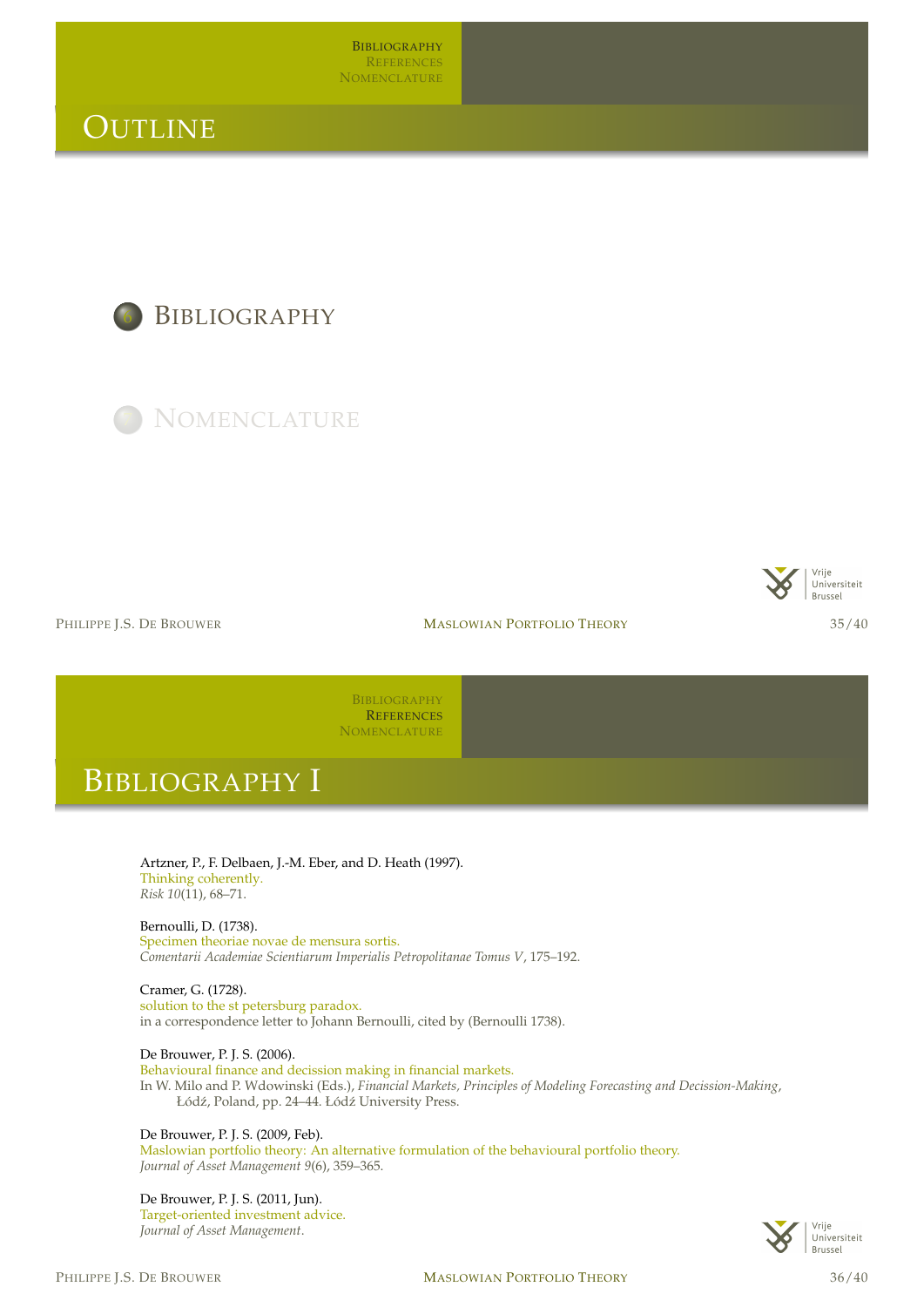**BIBLIOGRAPHY REFERENCES NOMENCLATURE** 

### BIBLIOGRAPHY II

De Brouwer, P. J. S. and F. Van den Spiegel (2001, Jan).

The fallacy of large numbers revisited: the construction of a utility function that leads to the acceptance of two games while one is rejected.

*Journal of Asset Management 1*(3), 257–266.

Fishburn, P. C. (1977). Mean-risk analysis with risk associated with below-target returns. *The American Economic Review 67*(2), 116–126.

Markowitz, H. M. (1952a). Portfolio selection. *Journal of Finance 6*, 77–91.

Markowitz, H. M. (1952b). The utility of wealth. *Journal of Political Economy 60*, 151–158.

Maslow, A. H. (1943). A theory of human motivation. *Psychological Review 50*, 370–396.

Pascal, B. (1654). Expected utility theory. in correspondence with Louis de Fermat on the subject of gambling.

PHILIPPE I.S. DE BROUWER **MASLOWIAN PORTFOLIO THEORY** 37/40



BIBLIOGRAPHY **REFERENCES NOMENCLATURE** 

### BIBLIOGRAPHY III

Roy, A. D. (1952). Safety first and the holding of assets. *Econometrica 20*(3), 431–449.

<span id="page-18-4"></span><span id="page-18-3"></span><span id="page-18-2"></span><span id="page-18-1"></span><span id="page-18-0"></span>Shefrin, H. and M. Statman (2000, Jun). Behavioral portfolio theory. *Journal of Financial and Quantitative Analysis 35*(2), 127–151.